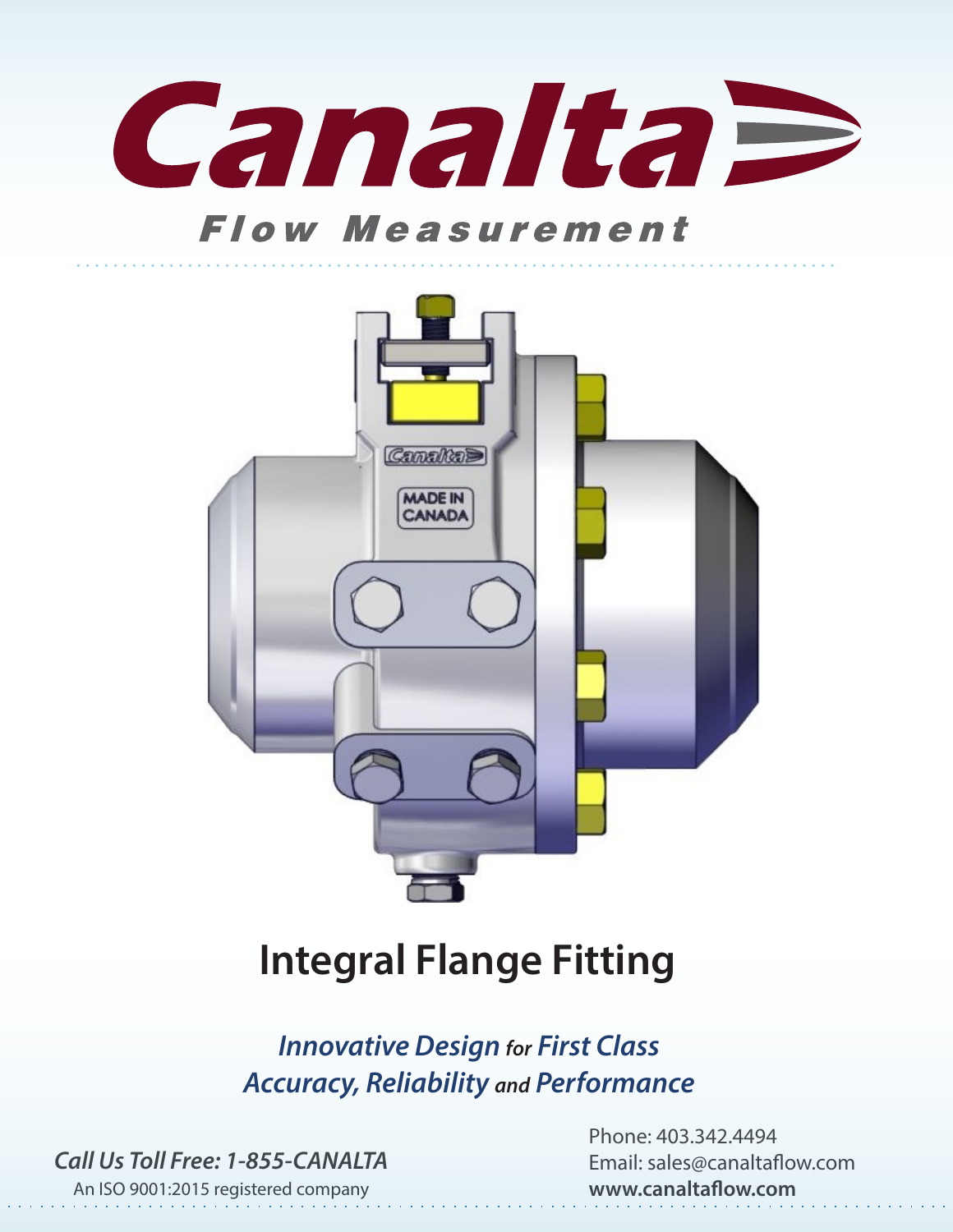

## *Key Features:*

Canalta offers the IFF as a Single Chamber Orifice Fitting. The IFF Single Chamber enables the ease, safety and practicality of inspecting and changing of an orifice plate the same way it is used as a Canalta Single Chamber. The unit is the same body design as the Canalta Single Chamber with tap connections for primary and secondary measurement and use of an orifice plate.

- The IFF covers the following sizes: 2", 3" & 4" 150-900 ANSI. One meter suits all pressure ratings from 150-900 ANSI avoiding unnecessary machining costs.

- The bespoke design integral flange is welded to the downstream spool piece and bolts straight onto the IFF body providing exact concentricity.

- The Orifice Plate carrier and operation is the same as a standard Single Chamber unit.

- The seal between the IFF body and the integral flange is guaranteed by use of O-rings positioned on the weldneck. 2" has 1 O-ring seal , 3" and 4" have 2 O-ring seals.

- Cost savings include the removal of a downstream flange, gasket and bolt up.

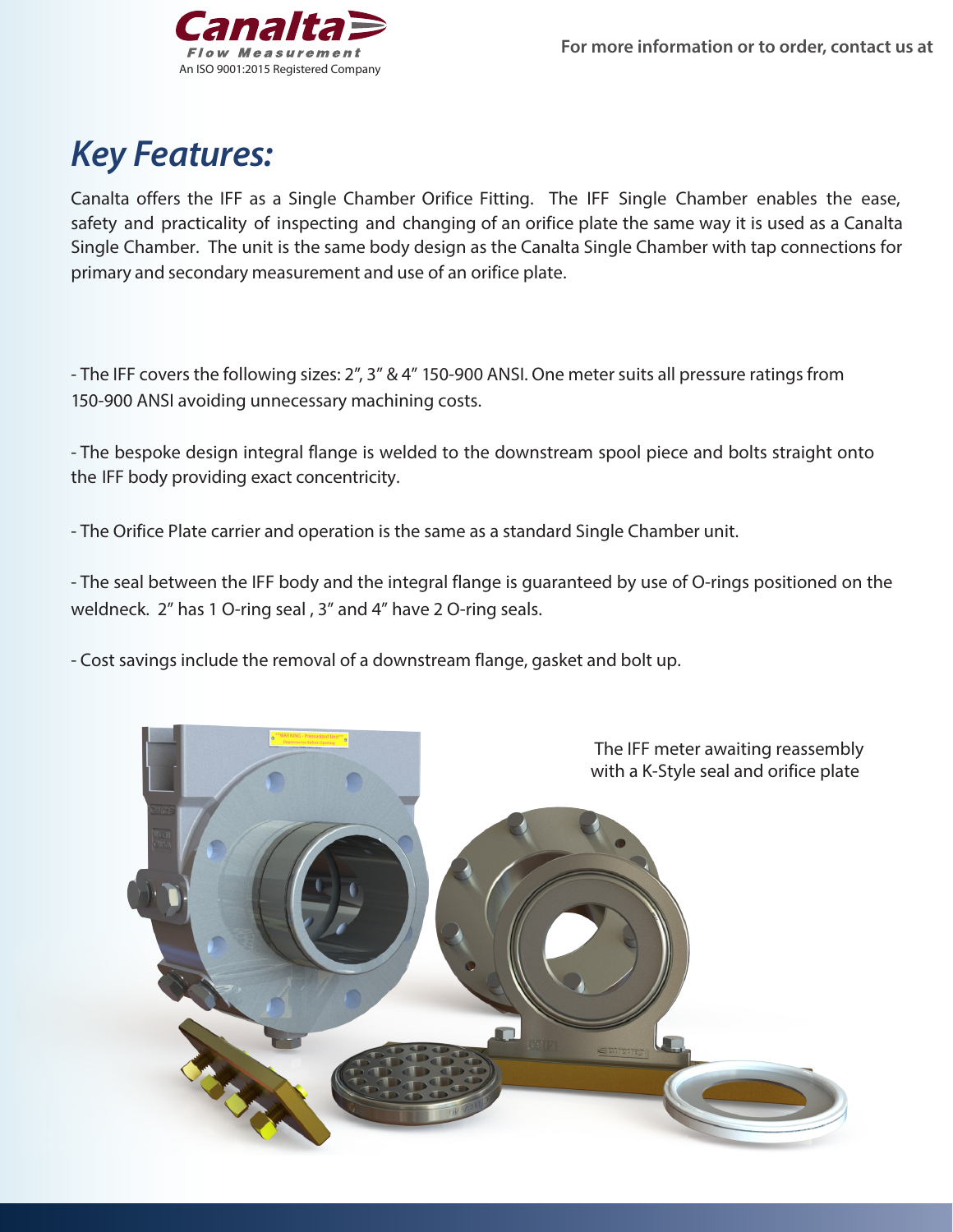# *ACCURACY, RELIABILITY, PERFORMANCE.*

## The **IFF** *Single Chamber* allows the use of an orifice

plate for accurate measurement meeting AGA 3 and ISO 5167 measurement standards. Same as the Canalta Single Chamber, it ensures that the vital length of tube between the flow conditioner and orifice plate is flawlessly constructed according to the required specification.